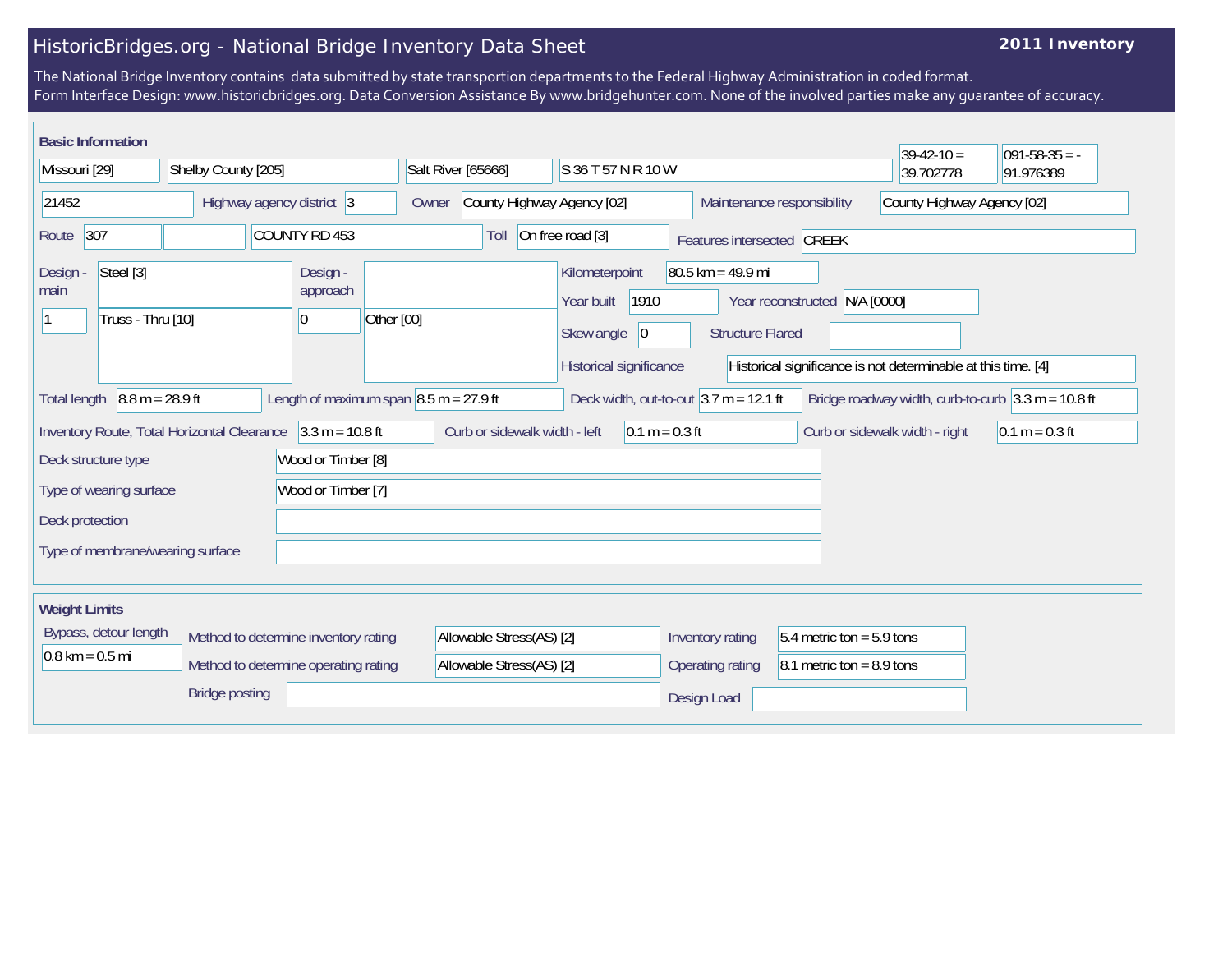| <b>Functional Details</b>                                                                                |                                                                                                |
|----------------------------------------------------------------------------------------------------------|------------------------------------------------------------------------------------------------|
| Average daily truck traffi<br>15<br>Average Daily Traffic                                                | Year 2010<br>2030<br>$ 19\rangle$<br>$ 10\rangle$<br>%<br>Future average daily traffic<br>Year |
| Road classification<br>Local (Rural) [09]                                                                | Approach roadway width<br>$4.9 m = 16.1 ft$<br>Lanes on structure 1                            |
| Type of service on bridge Highway [1]                                                                    | Direction of traffic One lane bridge for 2 - way traffic [3]<br>Bridge median                  |
| No parallel structure exists. [N]<br>Parallel structure designation                                      |                                                                                                |
| Type of service under bridge<br>Waterway [5]                                                             | Navigation control<br>$ 0\rangle$<br>Lanes under structure                                     |
| $0 = N/A$<br>Navigation vertical clearanc                                                                | Navigation horizontal clearance $ 0 = N/A$                                                     |
| Minimum navigation vertical clearance, vertical lift bridge                                              | 99.99 m = $328.1$ ft<br>Minimum vertical clearance over bridge roadway                         |
| Minimum lateral underclearance reference feature Feature not a highway or railroad [N]                   |                                                                                                |
| Minimum lateral underclearance on right $0 = N/A$                                                        | Minimum lateral underclearance on left $0 = N/A$                                               |
| Minimum Vertical Underclearance $ 0 = N/A$                                                               | Minimum vertical underclearance reference feature Feature not a highway or railroad [N]        |
| Appraisal ratings - underclearances N/A [N]                                                              |                                                                                                |
|                                                                                                          |                                                                                                |
| <b>Repair and Replacement Plans</b>                                                                      |                                                                                                |
| Type of work to be performed                                                                             | Work to be done by contract [1]<br>Work done by                                                |
| Replacement of bridge or other structure because<br>of substandard load carrying capacity or substantial | Bridge improvement cost<br>108000<br>10000<br>Roadway improvement cost                         |
| bridge roadway geometry. [31]                                                                            | Length of structure improvement<br>$1.5 m = 4.9 ft$<br>Total project cost<br>163000            |
|                                                                                                          | Year of improvement cost estimate<br>2010                                                      |
|                                                                                                          | Border bridge - state<br>Border bridge - percent responsibility of other state                 |
|                                                                                                          | Border bridge - structure number                                                               |